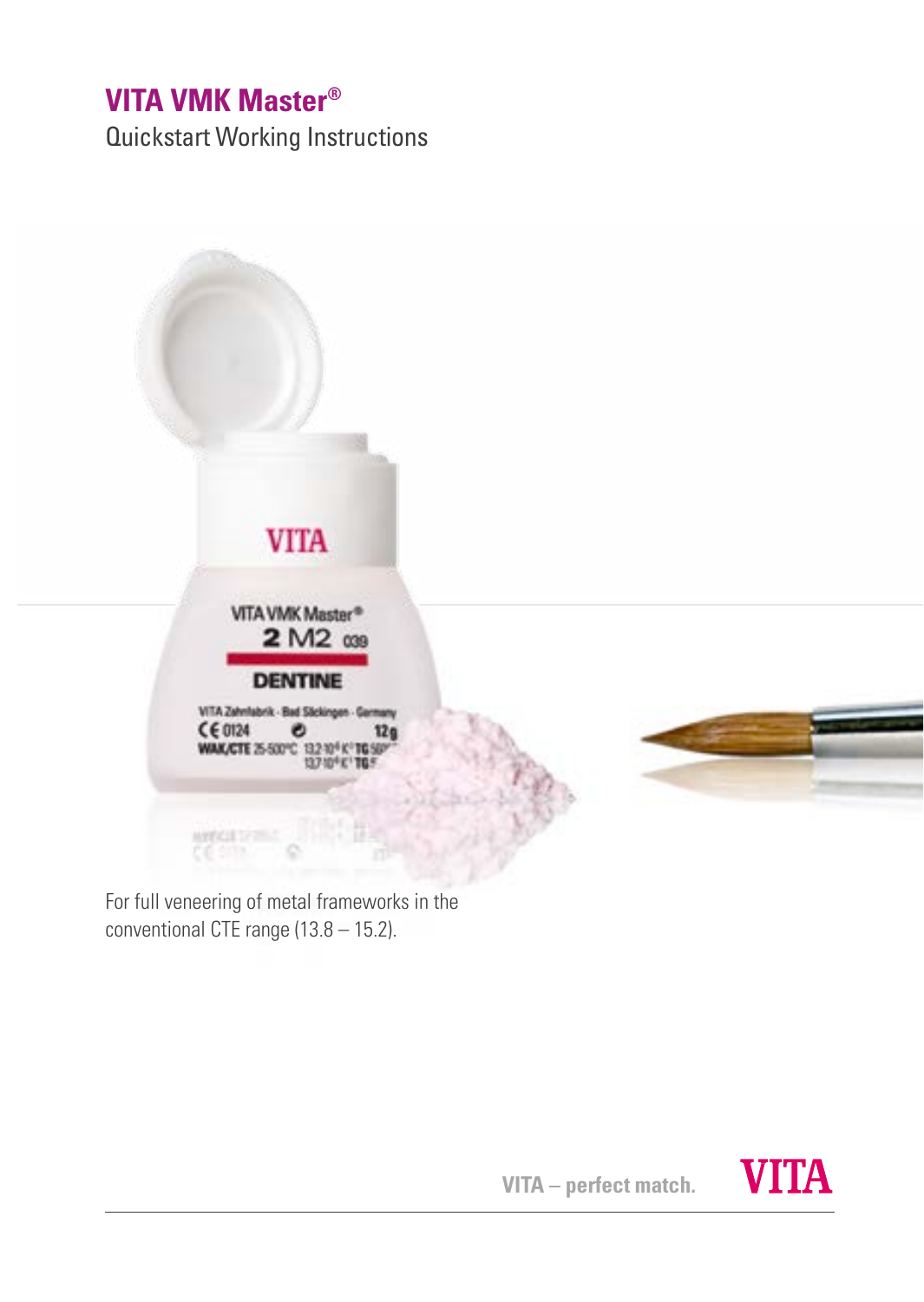# **Facts**



**•** a natural feldspar veneering ceramic for full veneering of metal substructures in the conventional CTE range (13.8 - 15.2).

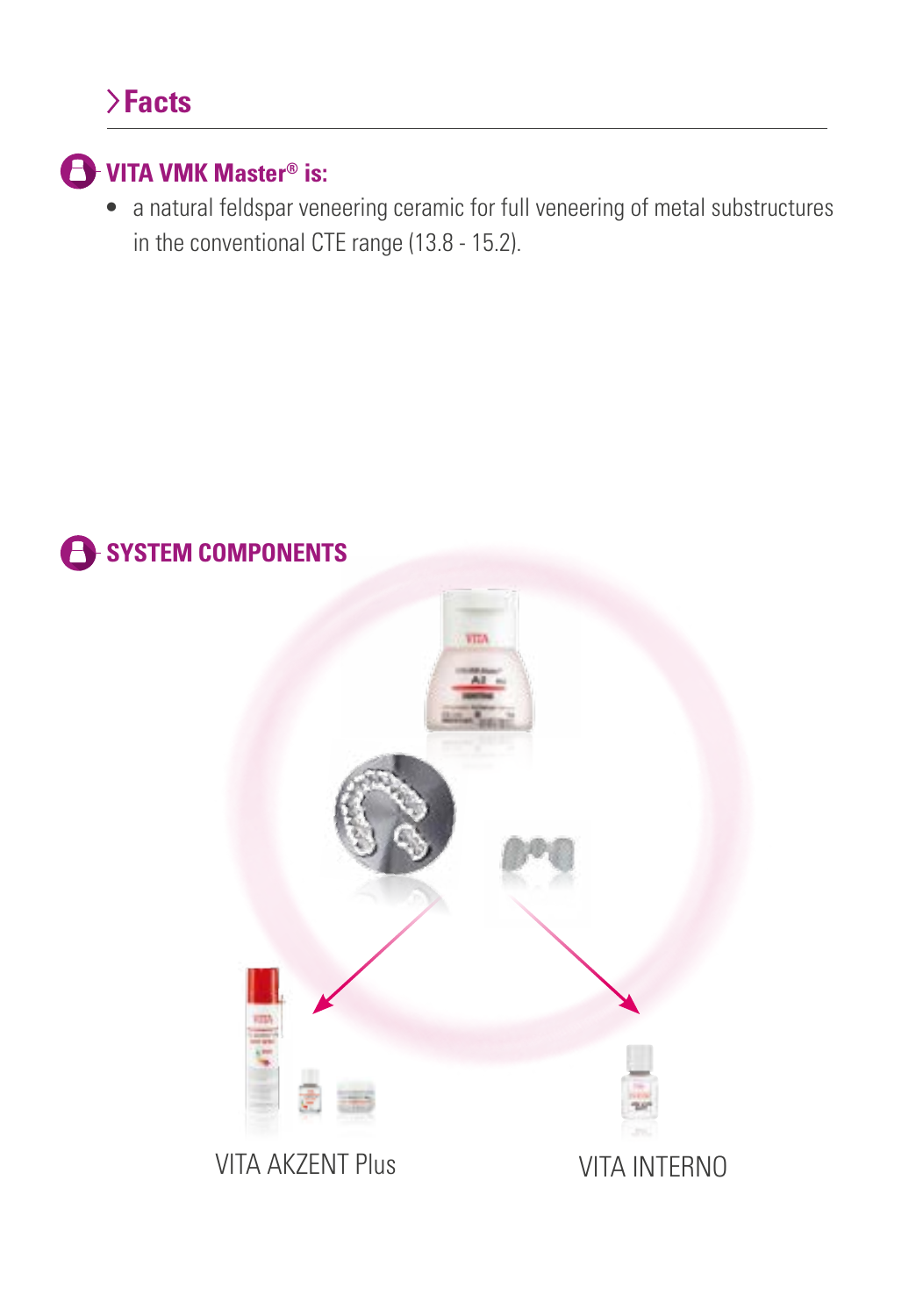## **1. Preparatory steps**

## **OPAQUE firing**



**Processing information: Application of OPAQUE**

- **•** mix powder opaque with OPAQUE FLUID to obtain a creamy consistency.
- **•** apply with a brush or a glass instrument to mask the surface of the veneer
- **•** if required, repeat the procedure for a second firing so that the substructure is completely coated

### **Please note:**

- **•** carry out WASH OPAQUE or VITA NP BOND firing, especially with non-precious metal, milling and sintering alloys to achieve enhanced bonding
- **•** more information is available at www.vita-zahnfabrik.com

### **Recommended firing – OPAQUE firing:**

|         | Predry.<br>$^{\circ}$ C | $\rightarrow$<br>min. | min. | $\degree$ C/min. | Temp.<br>approx. °C | $\rightarrow$<br>min. | VAC<br>min. |
|---------|-------------------------|-----------------------|------|------------------|---------------------|-----------------------|-------------|
| Paste   | 500                     | 6.00                  | 5.38 | 80               | 950                 | 1.00                  | 5.38        |
| Powderl | 500                     | 2.00                  | 5.38 | 80               | 950                 | 1.00                  | 5.38        |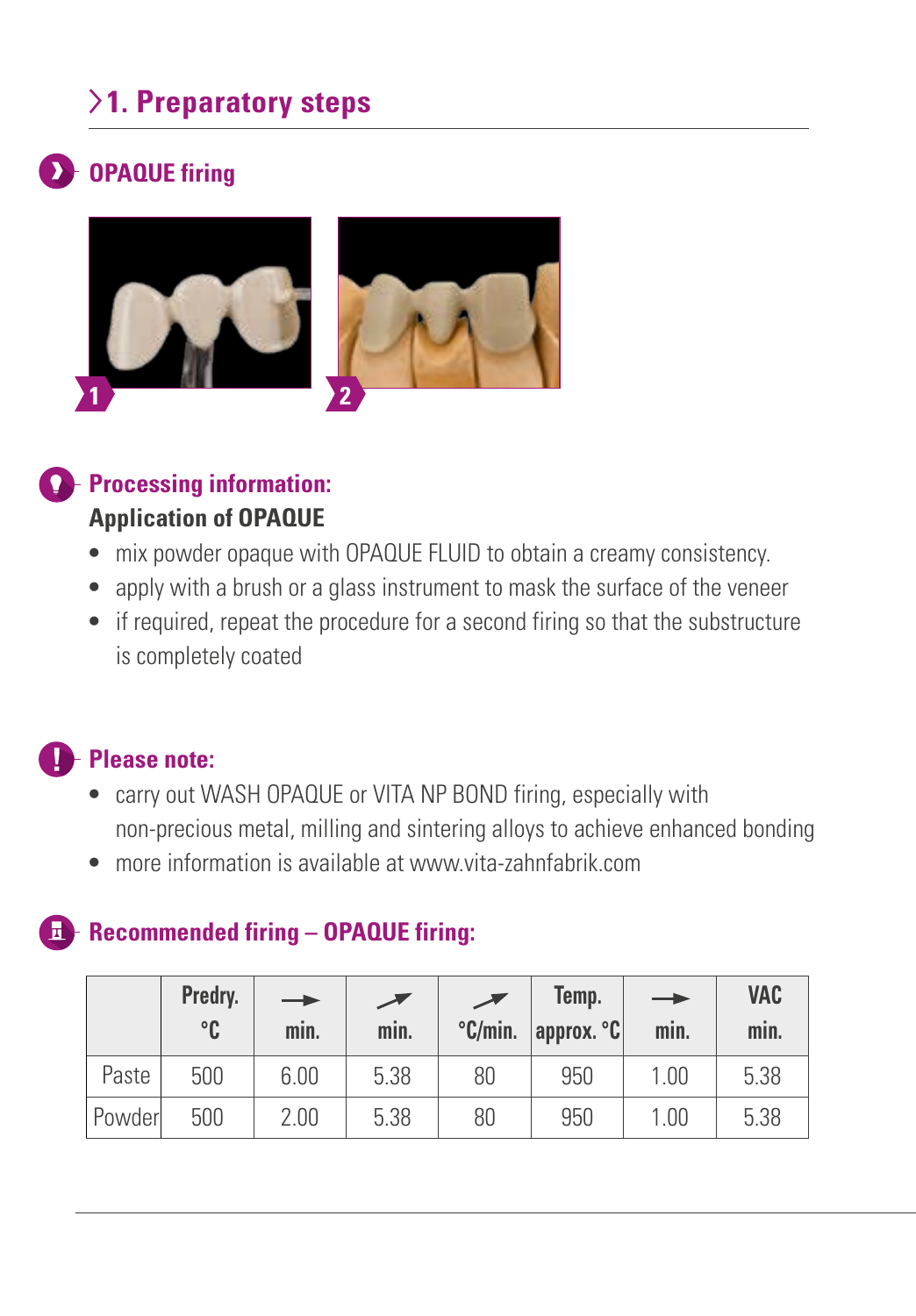# **2. DENTINE layering**

### **Layering of DENTINE**



### **Processing information: DENTINE layering**

- **•** if limited space is available, apply OPAQUE DENTINE to the base surfaces and to the cervical area of the pontic
- **•** build up the complete tooth shape in DENTINE, starting from the mesial and distal ridges
- **•** to obtain sufficient space for the enamel, the DENTINE is reduced in the upper third

### **Please note:**

- **•** frequently, cuspids do not provide sufficient space for dentine and enamel materials
- **•** in such cases, a thin layer of OPAQUE DENTINE is applied to ensure that the correct shade is maintained, particularly for layer thicknesses below 0.8 mm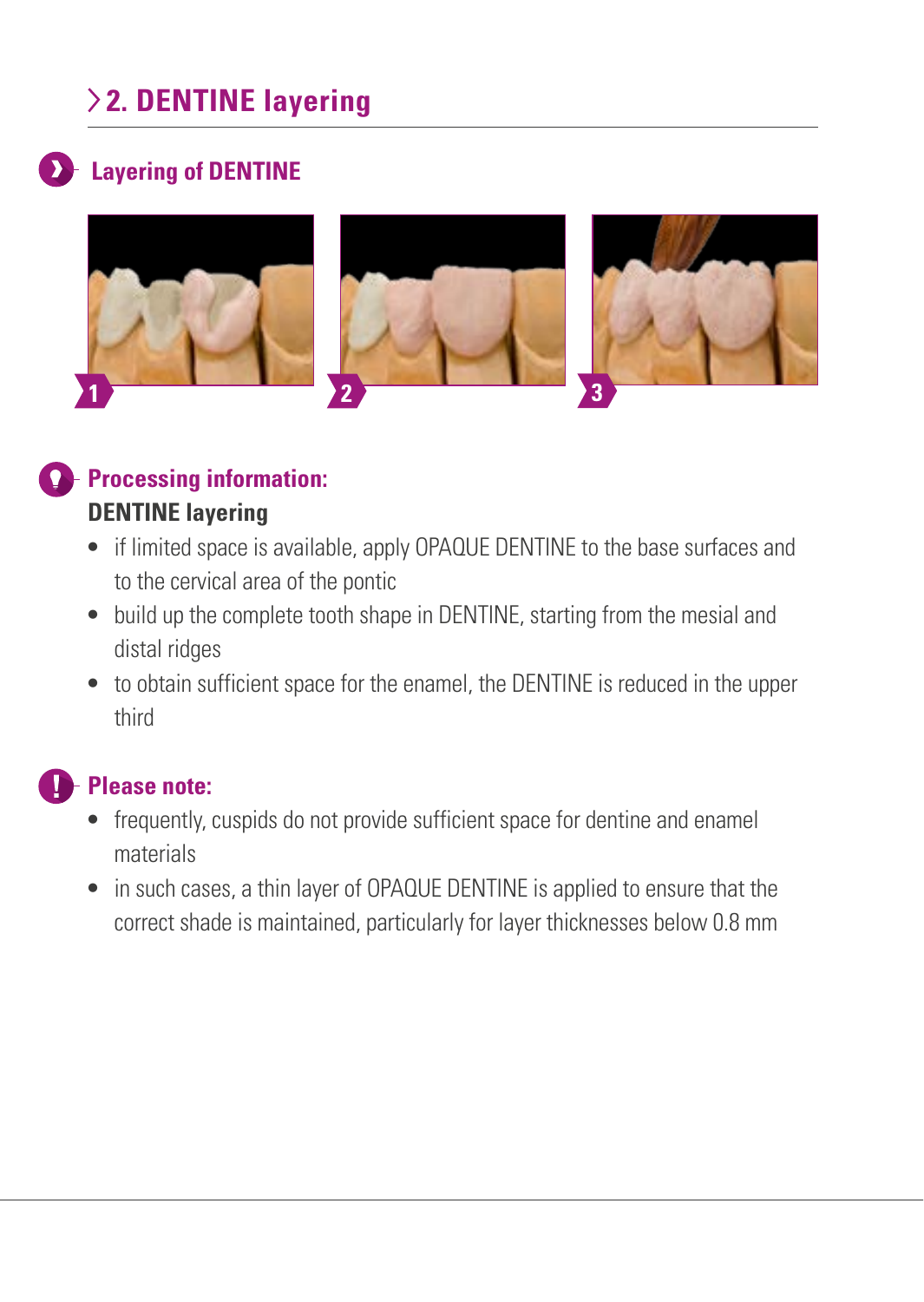# **3. ENAMEL layering**

## **Layering of ENAMEL**



## **Processing information:**

#### **ENAMEL layering**

- **•** ENAMEL is applied to complete the crown shape
- to compensate firing shrinkage, the crown must have a slightly larger size
- **•** Using a slightly moist separating knife, the individual bridge units are separated in the interproximal areas down to the opaque, prior to the first dentine firing

## **Please note:**

- **•** after removing the bridge from the model, the contact points need to be completed using DENTINE and ENAMEL
- then the bridge is placed on a firing tray for the subsequent firing process

## **Recommended firing – first dentine firing**

| Predry.<br>°C | $\rightarrow$<br>min. | min. | $\degree$ C/min. | Temp.<br>$ $ approx. $°C$ | $\rightarrow$<br>min. | <b>VAC</b><br>min. |
|---------------|-----------------------|------|------------------|---------------------------|-----------------------|--------------------|
| 500           | 6.00                  | .49  | 55               | 930                       | 1.00                  | '.49               |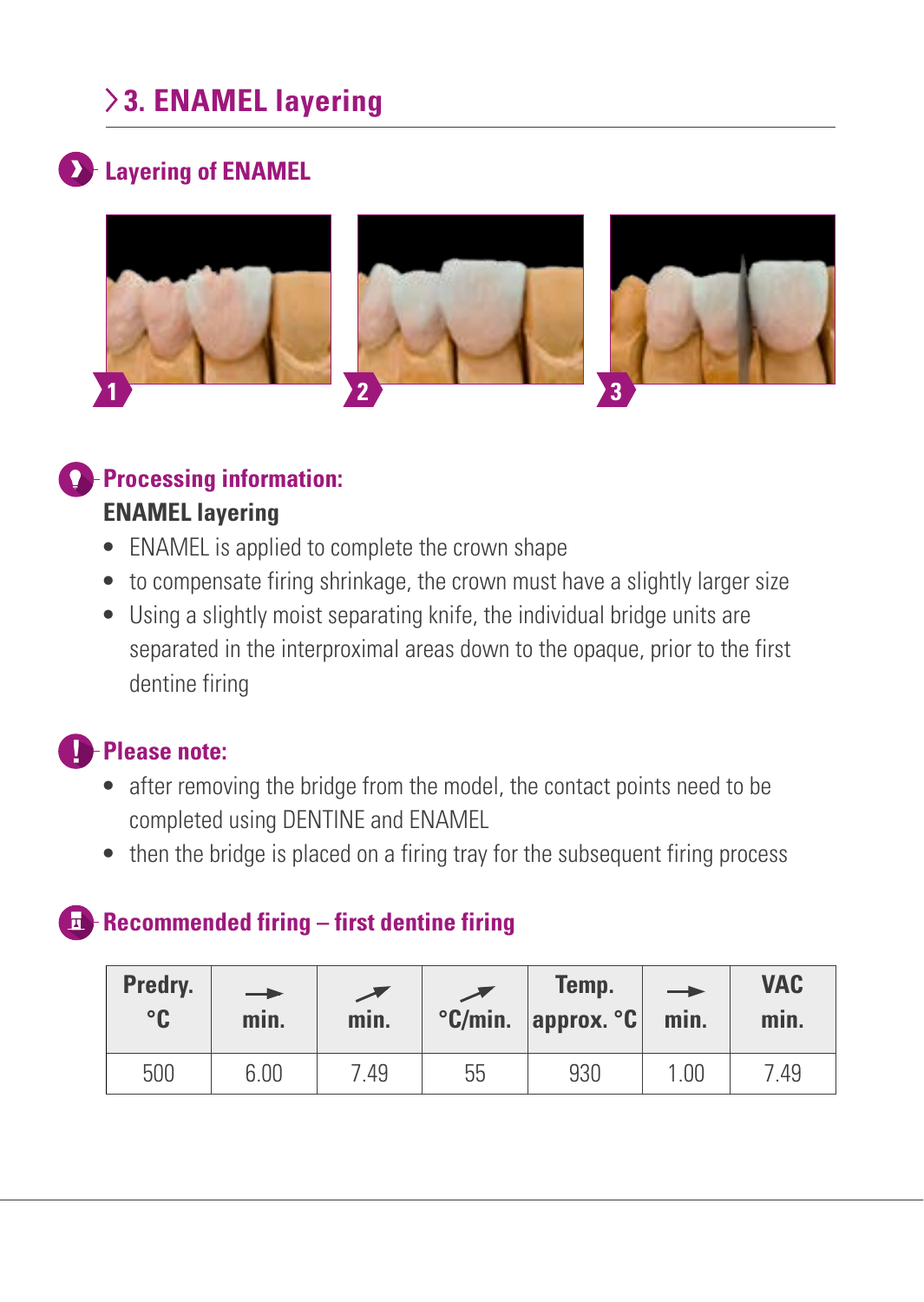## **4. Finalization**

### **Collaze firing with VITA AKZENT Plus**



### **Processing information:**

#### **Finalization**

- **•** if required, the entire restoration can be coated with VITA AKZENT Plus GLAZE
- **•** VITA AKZENT Plus stains are available to create shade nuances and individual characteristics

## **C**-Please note:

**•** Before processing further, grinding particles must be removed from the restoration using a toothbrush under running water or with the steam jet!

### **Recommended firing – Glaze firing with VITA AKZENT Plus**

| Predry.<br>°C | -<br>min. | min. |    | Temp.<br>$°C/min.$ approx. $°C$ | $\rightarrow$<br>min. | <b>VAC</b><br>min.       |
|---------------|-----------|------|----|---------------------------------|-----------------------|--------------------------|
| 500           | 4.00      | 5.15 | 80 | 920                             | 1.00                  | $\overline{\phantom{0}}$ |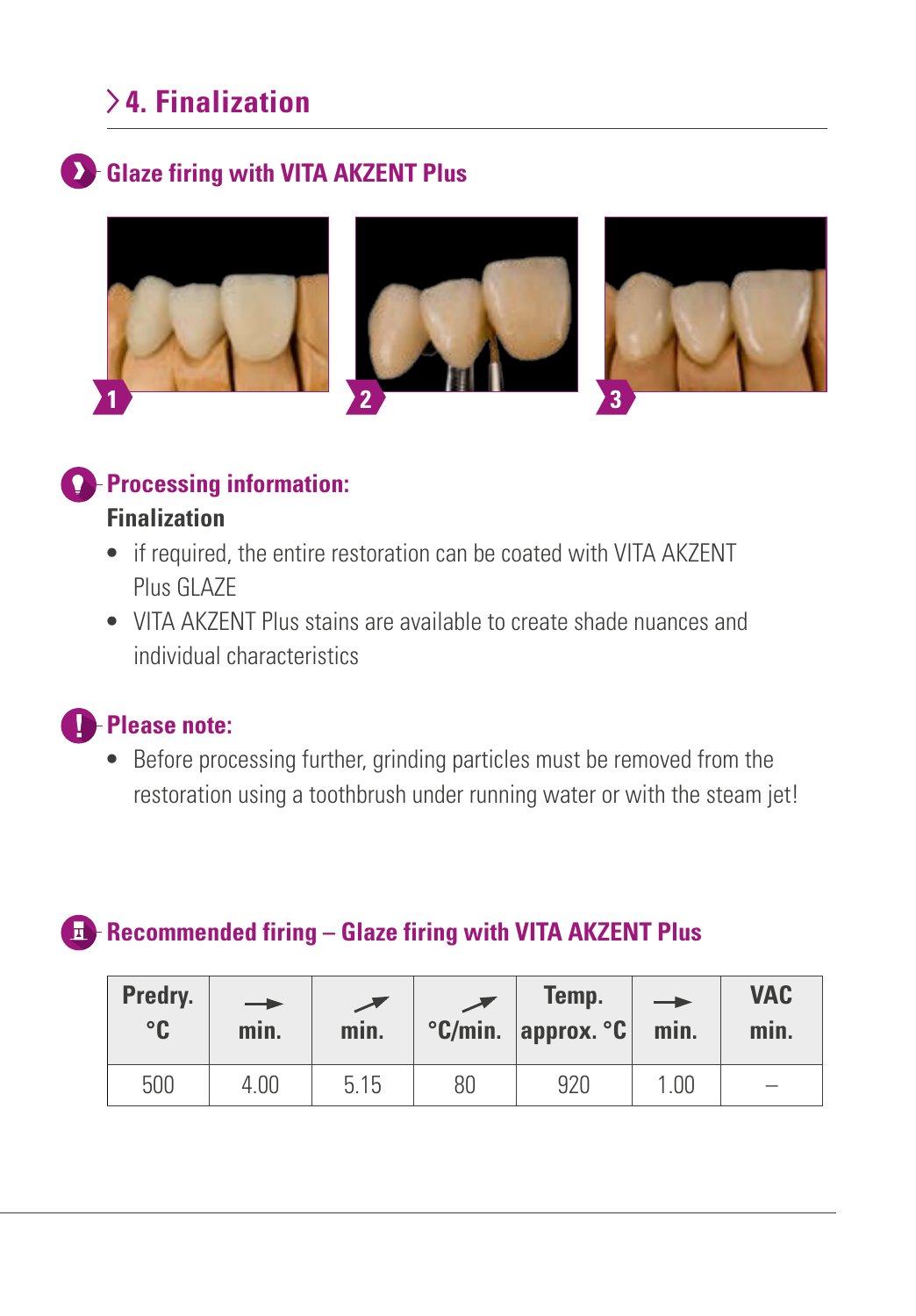## **Layering technique**

### **Example of standard layering**